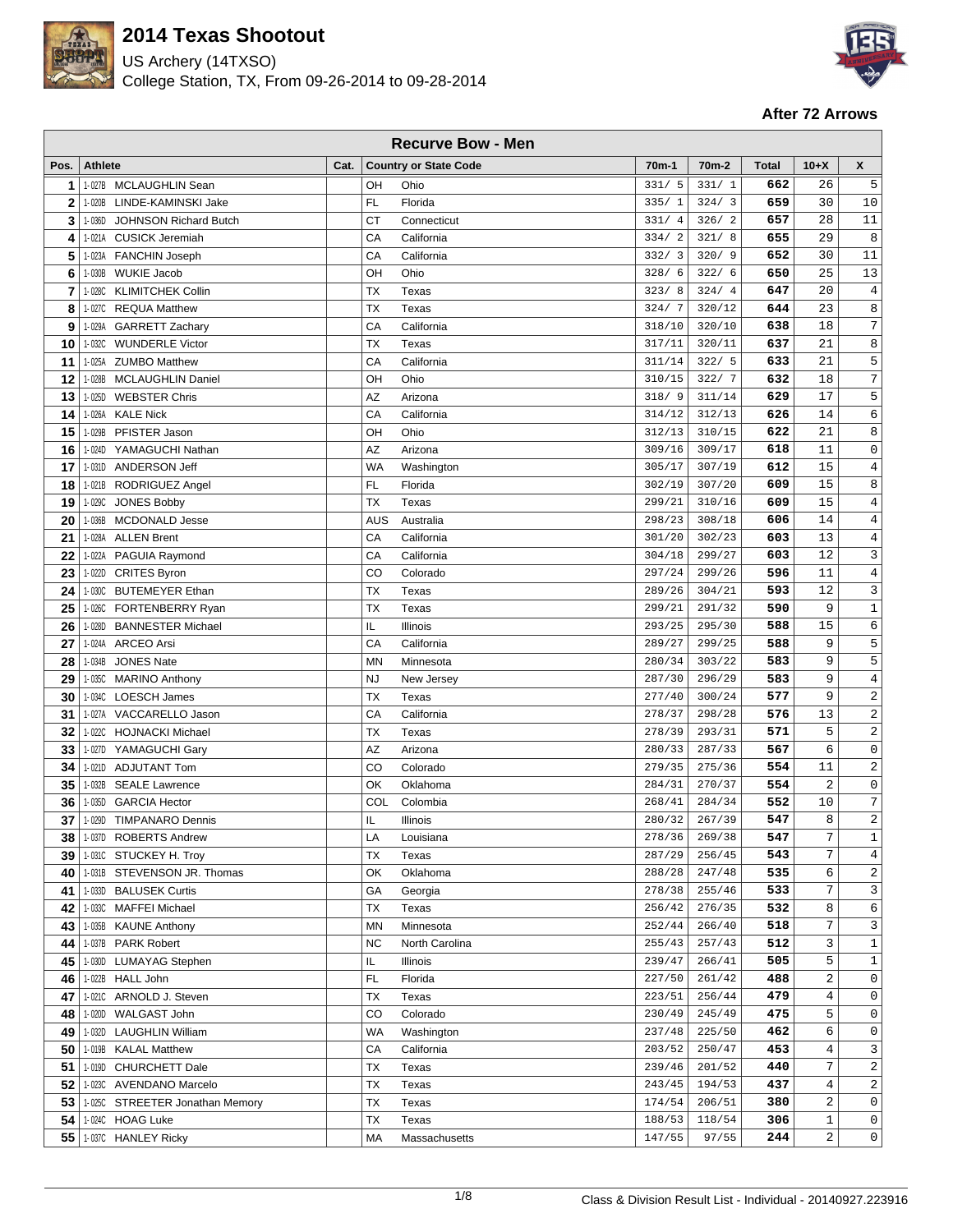

US Archery (14TXSO) College Station, TX, From 09-26-2014 to 09-28-2014



#### **After 72 Arrows**

|              | <b>Recurve Bow - Women</b>                  |      |                              |         |                    |              |                |                     |  |  |  |  |
|--------------|---------------------------------------------|------|------------------------------|---------|--------------------|--------------|----------------|---------------------|--|--|--|--|
| Pos.         | Athlete                                     | Cat. | <b>Country or State Code</b> | $70m-1$ | 70 <sub>m</sub> -2 | <b>Total</b> | $10+X$         | $\boldsymbol{x}$    |  |  |  |  |
| 1            | 1-038D<br><b>LORIG Khatuna</b>              |      | CA<br>California             | 314/4   | 325/1              | 639          | 18             | $\overline{7}$      |  |  |  |  |
| $\mathbf{2}$ | PRITCHARD La Nola<br>1-048D                 |      | CO<br>Colorado               | 320/1   | 312/4              | 632          | 17             | 9                   |  |  |  |  |
| 3            | <b>GILBERT Michelle</b><br>$1 - 050C$       |      | <b>MD</b><br>Maryland        | 314/3   | 314/3              | 628          | 21             | 6                   |  |  |  |  |
| 4            | <b>BROWN Mackenzie</b><br>1-045A            |      | TX<br>Texas                  | 308/5   | 316/2              | 624          | 22             | 14                  |  |  |  |  |
| 5            | <b>HARDY Jennifer</b><br>1-043A             |      | <b>TX</b><br>Texas           | 320/2   | 304/8              | 624          | 15             | 3                   |  |  |  |  |
| 6            | <b>CLAMON Lauren</b><br>1-039D              |      | CA<br>California             | 301/6   | 308/6              | 609          | 12             | 5                   |  |  |  |  |
| 7            | 1-040D<br><b>MICKELBERRY Erin</b>           |      | <b>WA</b><br>Washington      | 291/10  | 311/5              | 602          | 11             | 5                   |  |  |  |  |
| 8            | 1-050A<br><b>KOEHL Heather Jane</b>         |      | WI<br>Wisconsin              | 295/8   | 306/7              | 601          | 13             | $\mathbf{3}$        |  |  |  |  |
| 9            | 1-049B<br><b>GIBILARO Ariel</b>             |      | <b>CT</b><br>Connecticut     | 296/7   | 303/9              | 599          | 16             | 6                   |  |  |  |  |
| 10           | 1-041B ALEXANDER Katie                      |      | Arizona<br>AZ                | 292/9   | 288/11             | 580          | 8              | $\mathsf{O}\xspace$ |  |  |  |  |
| 11           | 1-043C<br><b>TURONEK Philippa</b>           |      | California<br>CA             | 288/12  | 283/12             | 571          | 8              | $\mathbf{1}$        |  |  |  |  |
| 12           | <b>SHELTON Laura</b><br>1-050B              |      | PA<br>Pennsylvania           | 276/16  | 293/10             | 569          | 11             | $\overline{4}$      |  |  |  |  |
| 13           | 1-046B<br><b>GILL Darcy</b>                 |      | <b>MO</b><br>Missouri        | 289/11  | 278/15             | 567          | 11             | 2                   |  |  |  |  |
| 14           | <b>MCLEOD Rebekah</b><br>1-044A             |      | <b>TX</b><br>Texas           | 286/14  | 281/13             | 567          | 5              | $\mathbf{1}$        |  |  |  |  |
| 15           | <b>GRELLNER Janis</b><br>1-045B             |      | <b>MO</b><br>Missouri        | 288/13  | 278/15             | 566          | 6              | 2                   |  |  |  |  |
| 16           | <b>SHAND Kelley</b><br>1-042A               |      | <b>TX</b><br><b>Texas</b>    | 277/15  | 271/17             | 548          | 6              | 2                   |  |  |  |  |
| 17           | <b>STEVENSON Kathleen Roberts</b><br>1-048B |      | OK<br>Oklahoma               | 275/17  | 270/18             | 545          | 8              | 3                   |  |  |  |  |
| 18           | <b>EATON Allison</b><br>1-046D              |      | <b>NC</b><br>North Carolina  | 263/20  | 280/14             | 543          | 3              | 0                   |  |  |  |  |
| 19           | 1-040B STRICKLAND Ashley                    |      | AZ<br>Arizona                | 257/22  | 266/19             | 523          | 8              | $\mathsf{O}\xspace$ |  |  |  |  |
| 20           | 1-042C MAITLAND Pamela                      |      | California<br>СA             | 257/21  | 259/20             | 516          | 6              | $\mathbf{3}$        |  |  |  |  |
| 21           | 1-043B STEPHENS Linda                       |      | GA<br>Georgia                | 264/19  | 249/22             | 513          | $\,4$          | $\mathbf 1$         |  |  |  |  |
| 22           | <b>ABERNATHY Anne</b><br>1-043D             |      | VI<br>Virgin Islands         | 265/18  | 245/23             | 510          | 6              | 2                   |  |  |  |  |
| 23           | <b>RAINES Candice</b><br>1-050D             |      | VT<br>Vermont                | 248/23  | 242/24             | 490          | $\overline{4}$ | $\overline{a}$      |  |  |  |  |
| 24           | 1-047D<br><b>WINKELHAKE Cory</b>            |      | IL<br>Illinois               | 222/27  | 255/21             | 477          | $\overline{2}$ | 0                   |  |  |  |  |
| 25           | 1-047B<br><b>BOSCH Nicole</b>               |      | OH<br>Ohio                   | 245/24  | 227/26             | 472          | $\mathbf{1}$   | 1                   |  |  |  |  |
| 26           | 1-049D<br><b>ABRAHAM Abigail</b>            |      | VA<br>Virginia               | 237/25  | 228/25             | 465          | 3              | 0                   |  |  |  |  |
| 27           | <b>SNYDER Rachel</b><br>1-038B              |      | <b>TX</b><br>Texas           | 226/26  | 198/30             | 424          | $\overline{4}$ | $\mathbf 1$         |  |  |  |  |
| 28           | 1-046A<br><b>AVENDANO Holly</b>             |      | <b>TX</b><br>Texas           | 219/28  | 204/29             | 423          | 3              | $\mathsf{O}\xspace$ |  |  |  |  |
| 29           | <b>MURPHY Rachael</b><br>1-044C             |      | CA<br>California             | 207/29  | 206/28             | 413          | 7              | 2                   |  |  |  |  |
| 30           | 1-039C BOONE Ahnika                         |      | CA<br>California             | 193/31  | 209/27             | 402          | $\mathbf{1}$   | $\mathbf 1$         |  |  |  |  |
| 31           | <b>WAREHIME Amanda</b><br>$1 - 042D$        |      | VI<br>Virgin Islands         | 195/30  | 179/31             | 374          | 3              | $\mathbf 0$         |  |  |  |  |
| 32           | 1-039B EDWARDS Shannon                      |      | <b>TX</b><br>Texas           | 45/32   | 90/32              | 135          | 0              | $\mathbf 0$         |  |  |  |  |

|              |                                  |      |           | <b>Recurve Bow - Junior Men</b> |         |         |       |        |             |
|--------------|----------------------------------|------|-----------|---------------------------------|---------|---------|-------|--------|-------------|
| Pos.         | <b>Athlete</b>                   | Cat. |           | <b>Country or State Code</b>    | $70m-1$ | $70m-2$ | Total | $10+X$ | X           |
|              | CHANG Sean<br>1-035A             |      | CA        | California                      | 317/1   | 313/1   | 630   | 20     | 5           |
| $\mathbf{2}$ | 1-023D MILLER Caleb              |      | CO.       | Colorado                        | 314/2   | 309/2   | 623   | 16     | $1\,$       |
| 3            | 1-032A NITTA Kent Naogi          |      | CA        | California                      | 309/3   | 305/3   | 614   | 15     | 3           |
| 4            | 1-026B OLIVER Ryan               |      | FL.       | Florida                         | 306/4   | 303/5   | 609   | 9      | 3           |
| 5            | 1-024B SWINEHART Isaac           |      | <b>FL</b> | Florida                         | 300/5   | 303/4   | 603   | 12     | 3           |
| 6            | 1-023B FRANCIS Chris             |      | FL.       | Florida                         | 293/6   | 301/6   | 594   | 8      | 4           |
|              | 1-036C DUNHAM Alexander Nicholas |      | <b>NJ</b> | New Jersey                      | 290/7   | 280/7   | 570   | 9      | 2           |
| 8            | 1-034D PETREA Camden             |      | GA        | Georgia                         | 283/8   | 278/8   | 561   | 11     | 5           |
| 9            | 1-025B RODRIGUEZ Teodoro         |      | FL.       | Florida                         | 283/9   | 261/11  | 544   | 6      | 3           |
| 10           | 1-034A SHIN James                |      | CA        | California                      | 255/11  | 278/9   | 533   | 7      |             |
| 11           | 1-036A KIL Eric                  |      | CA        | California                      | 260/10  | 260/12  | 520   | 4      | 1           |
| 12           | 1-033A PARK David Sang Won       |      | CA        | California                      | 251/12  | 265/10  | 516   | 7      | 4           |
| 13           | 1-031A KIM Patrick               |      | CA        | California                      | 243/13  | 232/13  | 475   | 8      | 0           |
| 14           | 1-030A KIM Jason Minsoo          |      | CA        | California                      | 197/14  | 186/14  | 383   | 3      | $\mathbf 0$ |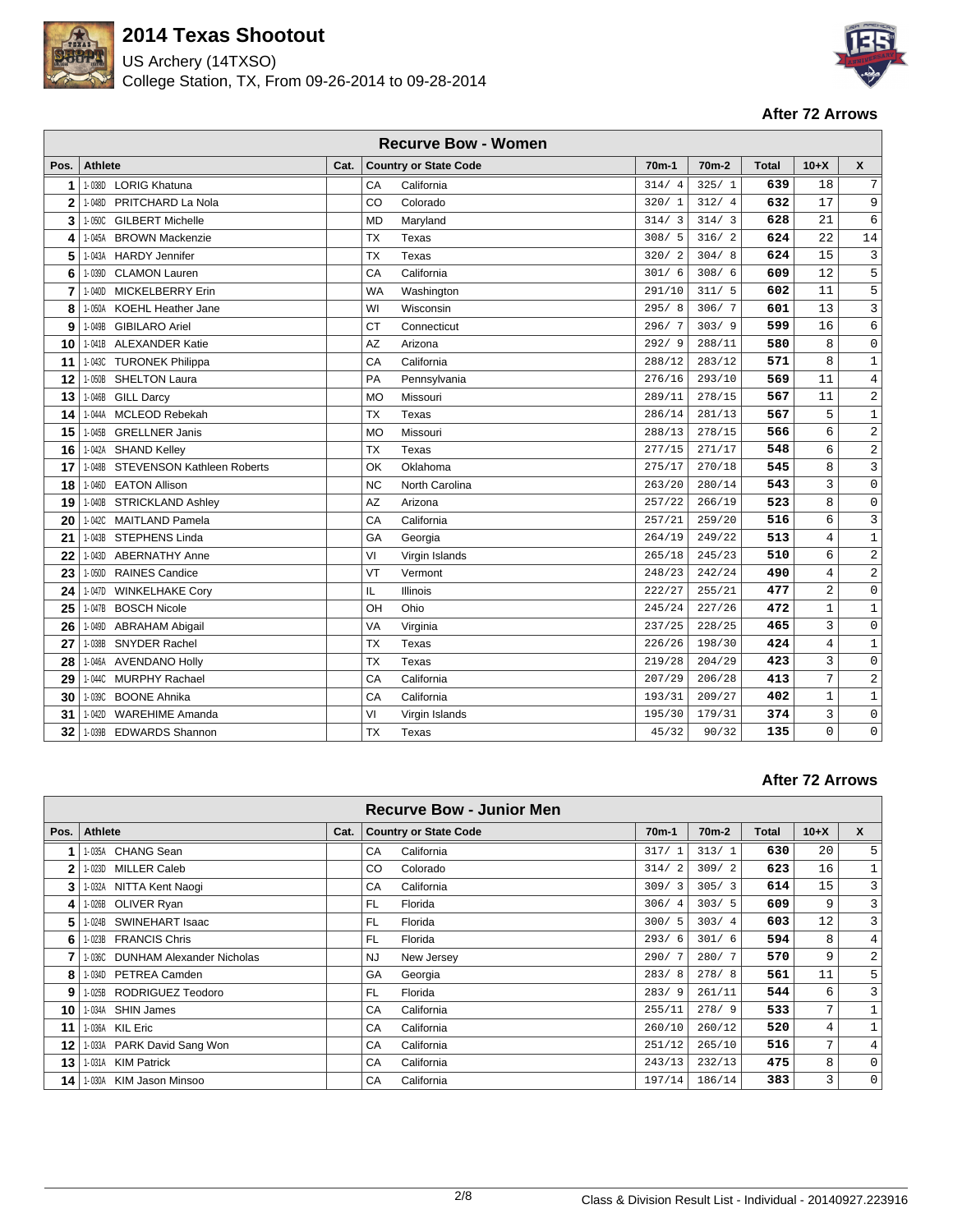

US Archery (14TXSO) College Station, TX, From 09-26-2014 to 09-28-2014



### **After 72 Arrows**

|              |                             |      |           | <b>Recurve Bow - Junior Women</b> |         |                    |       |        |              |
|--------------|-----------------------------|------|-----------|-----------------------------------|---------|--------------------|-------|--------|--------------|
| Pos.         | Athlete                     | Cat. |           | <b>Country or State Code</b>      | $70m-1$ | 70 <sub>m</sub> -2 | Total | $10+X$ | X            |
| 1            | 1-041D CAUGHELL Elizabeth   |      | <b>WA</b> | Washington                        | 309/1   | 296/2              | 605   | 15     | 2            |
| $\mathbf{2}$ | YAMAGUCHI Karissa<br>1-042B |      | AZ        | Arizona                           | 300/3   | 301/1              | 601   | 13     | 5            |
| 3            | 1-046C MISCIONE Anna        |      | CA        | California                        | 300/2   | 295/3              | 595   | 11     | 5            |
| 4            | 1-047A HILL Paige E.        |      | TX        | Texas                             | 289/4   | 286/4              | 575   | 11     | 1            |
| 5            | I-045C AHN Jenna            |      | CA        | California                        | 272/6   | 281/5              | 553   | 8      | 2            |
| 6            | 1-044B PHILLIPS Bethany     |      | GA        | Georgia                           | 275/5   | 264/6              | 539   | 10     | $\mathbf 1$  |
| 7            | 1-048C LEE Lina (Woorin)    |      | CA        | California                        | 192/9   | 228/7              | 420   |        | $\mathbf 0$  |
| 8            | 1-047C PARK Hyeongeun       |      | CA        | California                        | 204/8   | 209/8              | 413   | 6      | $\mathbf 0$  |
| 9            | 1-045D FRANCIS Amye         |      | FL        | Florida                           | 210/7   | 192/10             | 402   | 1      | 0            |
| 10           | 1-049C KIM Christine        |      | CA        | California                        | 184/10  | 177/11             | 361   | 1      | $\mathbf 0$  |
| 11           | 1-048A ALLBRITTON Savannah  |      | TX        | Texas                             | 122/11  | 208/9              | 330   | 2      | $\mathbf{1}$ |
| 12           | 1-049A ROGERS Angela        |      | TX        | Texas                             | 100/12  | 133/12             | 233   | 2      | $\mathbf 1$  |

|              |                                   |      | <b>Recurve Bow - Cadet Men</b> |                    |         |              |                |                |
|--------------|-----------------------------------|------|--------------------------------|--------------------|---------|--------------|----------------|----------------|
| Pos.         | <b>Athlete</b>                    | Cat. | <b>Country or State Code</b>   | 60 <sub>m</sub> -1 | $60m-2$ | <b>Total</b> | $10+X$         | X              |
| 1            | 1-004B OFFCHISS Cody              |      | 0R<br>Oregon                   | 320/3              | 324/1   | 644          | 30             | 11             |
| $\mathbf{2}$ | 1-001B KIM Geun                   |      | California<br>CA               | 322/2              | 314/3   | 636          | 20             | 7              |
| 3            | <b>BRAENDLE Gus</b><br>$1 - 001D$ |      | <b>TX</b><br>Texas             | 318/5              | 313/4   | 631          | 16             | $\mathbf{3}$   |
| 4            | 1-006B BITNER-PARISH Matthew      |      | <b>MD</b><br>Maryland          | 320/4              | 310/6   | 630          | 13             | 4              |
| 5            | 1-008A PARK Nathan                |      | CA<br>California               | 324/1              | 301/11  | 625          | 20             | 6              |
| 6            | 1-001C OHLENDORF Jake             |      | CA<br>California               | 313/6              | 305/8   | 618          | 18             | 4              |
| 7            | 1-008B TRAFFORD Hardy             |      | LA<br>Louisiana                | 312/7              | 305/9   | 617          | 11             | $\mathbf{1}$   |
| 8            | 1-009B HEIDT Adam                 |      | GA<br>Georgia                  | 310/8              | 306/7   | 616          | 16             | 4              |
| g            | 1-005C LEE Jidam                  |      | CA<br>California               | 300/10             | 315/2   | 615          | 15             | 3              |
| 10           | 1-005A LEE Ha Hyun                |      | CA<br>California               | 299/12             | 310/5   | 609          | 18             | 5              |
| 11           | 1-006A HAN Isaac                  |      | California<br>CA               | 308/9              | 298/12  | 606          | 13             | 5              |
| 12           | NEWBERRY J. Logan<br>$1 - 008D$   |      | <b>FL</b><br>Florida           | 299/11             | 296/14  | 595          | 11             | 3              |
| 13           | <b>OBLANDER Devin</b><br>1-002B   |      | OK<br>Oklahoma                 | 297/13             | 297/13  | 594          | 17             | 5              |
| 14           | 1-007A LEE David                  |      | CA<br>California               | 289/16             | 304/10  | 593          | 17             | 5              |
| 15           | <b>KIM Joony</b><br>1-007D        |      | ID<br>Idaho                    | 289/17             | 294/15  | 583          | 13             | $\overline{4}$ |
| 16           | 1-003A CHUNG Andrew (Tae Young)   |      | CA<br>California               | 282/19             | 287/18  | 569          | 8              | 2              |
| 17           | 1-002A KIM Daniel                 |      | CA<br>California               | 288/18             | 281/20  | 569          | 6              | $\mathsf 0$    |
| 18           | 1-009A SUK Andrew                 |      | CA<br>California               | 277/21             | 291/17  | 568          | 9              | 3              |
| 19           | 1-006C CHOI Matt                  |      | CA<br>California               | 297/14             | 265/26  | 562          | 10             | 5              |
| 20           | 1-008C LEE Je-Oh                  |      | CA<br>California               | 281/20             | 281/22  | 562          | 10             | $\overline{a}$ |
| 21           | 1-009C KIM Alex                   |      | California<br>CA               | 290/15             | 272/23  | 562          | 8              | 6              |
| 22           | 1-007C LEE Joe                    |      | CA<br>California               | 262/25             | 293/16  | 555          | 10             | 3              |
| 23           | 1-006D FRANKLIN Joseph            |      | <b>TX</b><br>Texas             | 273/22             | 282/19  | 555          | 6              | 2              |
| 24           | 1-005D KOCUREK Zack               |      | <b>TX</b><br>Texas             | 262/26             | 281/20  | 543          | 7              | $\mathbf{3}$   |
| 25           | 1-007B MOSCOWITZ Coby             |      | MI<br>Michigan                 | 259/27             | 272/23  | 531          | 7              | 3              |
| 26           | 1-003C PARK Junsung               |      | CA<br>California               | 271/23             | 252/27  | 523          | 7              | 3              |
| 27           | JARDIOLIN Ray<br>1-003D           |      | <b>TX</b><br>Texas             | 265/24             | 250/28  | 515          | 10             | 6              |
| 28           | 1-004C LEE Kenn                   |      | California<br>CA               | 243/30             | 267/25  | 510          | 7              | $\overline{a}$ |
| 29           | 1-004D HUANG Michael              |      | <b>TX</b><br>Texas             | 244/29             | 225/31  | 469          | 3              | $\,1$          |
| 30           | 1-002C KIM Sabin                  |      | CA<br>California               | 251/28             | 217/33  | 468          | $\overline{4}$ | $\mathbf{1}$   |
| 31           | 1-003B STEVENSON Logan            |      | OK<br>Oklahoma                 | 222/33             | 242/29  | 464          | 3              | $\mathbf{1}$   |
| 32           | <b>NIEHAUS Mikah</b><br>1-002D    |      | <b>TX</b><br>Texas             | 232/31             | 230/30  | 462          | $\overline{4}$ | 2              |
| 33           | 1-001A KAPOOR Nikhil              |      | CA<br>California               | 228/32             | 218/32  | 446          | 3              | 0              |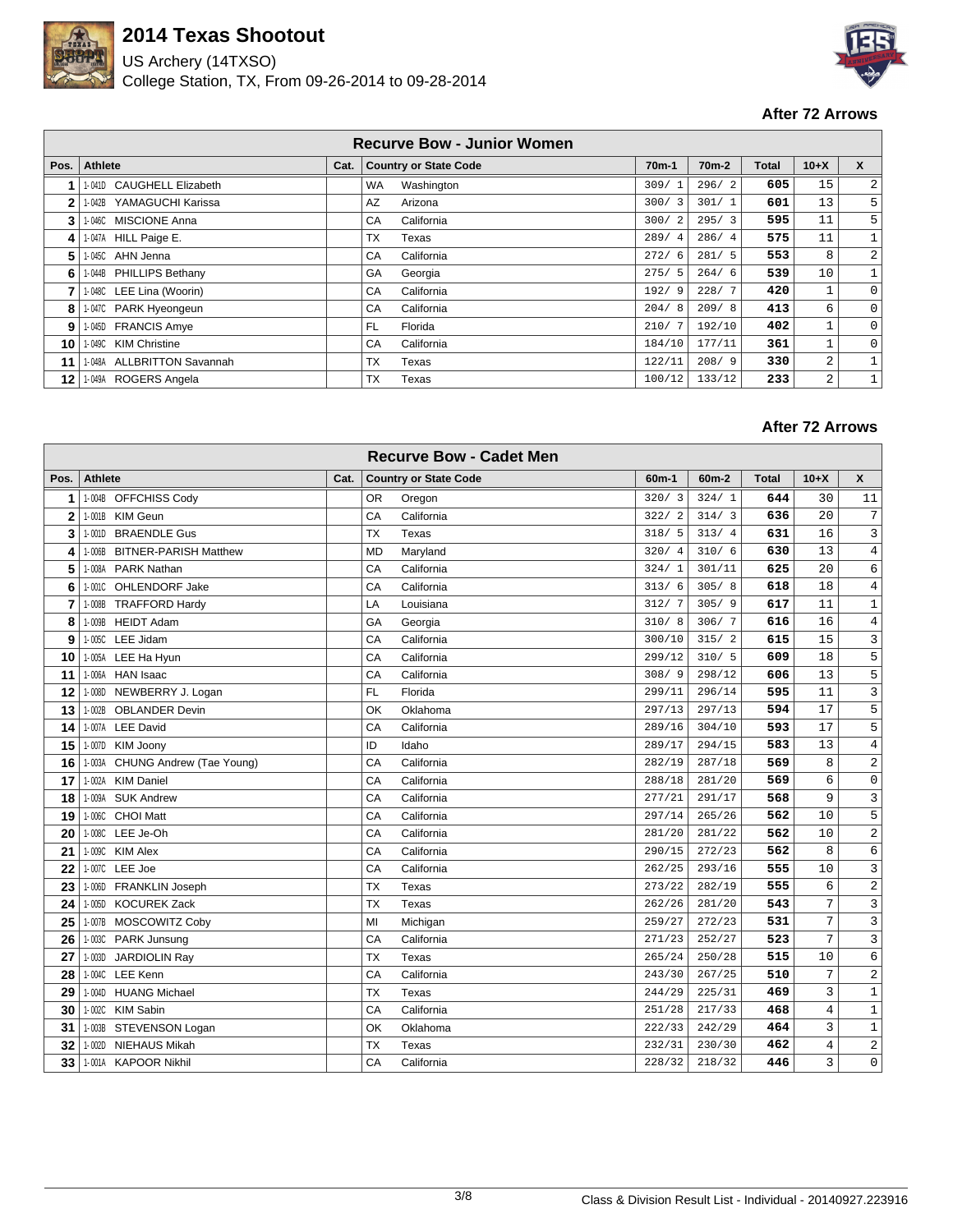

US Archery (14TXSO) College Station, TX, From 09-26-2014 to 09-28-2014



#### **After 72 Arrows**

|                |                                     |      |            | <b>Recurve Bow - Cadet Women</b> |         |         |              |                |                     |
|----------------|-------------------------------------|------|------------|----------------------------------|---------|---------|--------------|----------------|---------------------|
| Pos.           | <b>Athlete</b>                      | Cat. |            | <b>Country or State Code</b>     | $60m-1$ | $60m-2$ | <b>Total</b> | $10+X$         | X                   |
| 1              | 1-010C SIM Suzanna                  |      | CA         | California                       | 314/1   | 311/1   | 625          | 17             | 4                   |
| $\mathbf 2$    | 1-018A KIM Christine Yeri           |      | CA         | California                       | 298/6   | 307/3   | 605          | 11             | $\mathbf{3}$        |
| 3              | <b>TRAFFORD Miriam</b><br>1-016C    |      | LA         | Louisiana                        | 306/2   | 298/5   | 604          | 17             | 5                   |
| 4              | <b>KIM Diana</b><br>1-013A          |      | CA         | California                       | 296/7   | 308/2   | 604          | 10             | $\overline{c}$      |
| 5              | 1-012A<br><b>MIN Songhee</b>        |      | CA         | California                       | 304/4   | 297/6   | 601          | 11             | $\overline{7}$      |
| 6              | <b>REESE Samantha</b><br>$1 - 011D$ |      | <b>NY</b>  | New York                         | 304/3   | 296/8   | 600          | 13             | 5                   |
| $\overline{7}$ | 1-016A<br><b>TAMAYO Amanda</b>      |      | CA         | California                       | 300/5   | 297/7   | 597          | 17             | $\overline{4}$      |
| 8              | 1-015D MCALLISTER Taylor            |      | MI         | Michigan                         | 293/11  | 293/9   | 586          | 6              | 3                   |
| 9              | 1-013B DUCOTE Madeleine             |      | <b>TX</b>  | Texas                            | 293/10  | 290/10  | 583          | 13             | $\overline{4}$      |
| 10             | 1-011B HAYNES Elizabeth             |      | <b>TX</b>  | Texas                            | 294/8   | 289/12  | 583          | 11             | $\overline{4}$      |
| 11             | 1-010A<br>YOO Joyce                 |      | CA         | California                       | 283/13  | 300/4   | 583          | $\overline{7}$ | 3                   |
| 12             | 1-014D LAM Julia                    |      | <b>NJ</b>  | New Jersey                       | 287/12  | 285/13  | 572          | 10             | $\mathbf{3}$        |
| 13             | 1-014C HUANG Kaitlyn                |      | CA         | California                       | 294/9   | 278/15  | 572          | 8              | $\mathbf{1}$        |
| 14             | SMITH Isabelle<br>1-018B            |      | OH         | Ohio                             | 279/14  | 279/14  | 558          | 10             | 3                   |
| 15             | <b>HEUSI Kellie</b><br>1-012B       |      | ТX         | Texas                            | 279/15  | 276/18  | 555          | 3              | 0                   |
| 16             | 1-017B CLAPS Alexa                  |      | <b>WA</b>  | Washington                       | 263/20  | 290/11  | 553          | 8              | $\mathbf 0$         |
| 17             | 1-013C PARK Danielle                |      | CA         | California                       | 275/16  | 275/19  | 550          | 7              | $\mathbf{1}$        |
| 18             | 1-012D HUFFER Olivia                |      | <b>FL</b>  | Florida                          | 273/17  | 277/17  | 550          | 5              | $\mathsf 0$         |
| 19             | 1-010D ROE Caitlyn                  |      | <b>NY</b>  | New York                         | 255/23  | 277/16  | 532          | 8              | $\overline{4}$      |
| 20             | 1-014B PECK Emmy                    |      | ТX         | Texas                            | 257/22  | 271/20  | 528          | $\overline{4}$ | $\mathbf{1}$        |
| 21             | 1-012C NAM Keeyun                   |      | CA         | California                       | 258/21  | 256/22  | 514          | $\mathbf{1}$   | $\mathsf 0$         |
| 22             | 1-018C<br><b>YUE Kai-Lou</b>        |      | MA         | Massachusetts                    | 264/19  | 241/23  | 505          | 7              | 3                   |
| 23             | 1-015A LEE Jie-Ae                   |      | CA         | California                       | 246/24  | 257/21  | 503          | 7              | 5                   |
| 24             | 1-016B ARTZBERGER Georgia           |      | MI         | Michigan                         | 265/18  | 230/24  | 495          | $\overline{4}$ | 2                   |
| 25             | 1-017A LEE Yunjoo Rachel            |      | CA         | California                       | 240/25  | 216/28  | 456          | 3              | $\mathsf{O}$        |
| 26             | 1-014A CHAN Nicole                  |      | CA         | California                       | 223/26  | 213/29  | 436          | $\overline{2}$ | $\mathbf{1}$        |
| 27             | 1-017C NUGENT Molly                 |      | AZ         | Arizona                          | 218/27  | 210/30  | 428          | $\overline{4}$ | $\mathsf{O}\xspace$ |
| 28             | <b>WANG Chenchen</b><br>1-015B      |      | <b>NJ</b>  | New Jersey                       | 201/28  | 227/25  | 428          | $\overline{3}$ | $\mathbf 1$         |
| 29             | <b>SMITH Mackenzie</b><br>1-016D    |      | <b>UNK</b> | Unknown                          | 200/29  | 224/26  | 424          | $\sqrt{2}$     | 0                   |
| 30             | 1-015C TAO Frankie                  |      | CA         | California                       | 186/31  | 223/27  | 409          | $\overline{3}$ | $\overline{c}$      |
| 31             | 1-011A JEONG Yena                   |      | CA         | California                       | 183/32  | 196/31  | 379          | 3              | 0                   |
| 32             | 1-010B COHEN Lara                   |      | TX         | Texas                            | 177/33  | 187/32  | 364          | 3              | 2                   |
| 33             | 1-013D HARRIS Emma                  |      | <b>FL</b>  | Florida                          | 190/30  | 149/33  | 339          | $\mathbf 0$    | 0                   |

### **After 72 Arrows**

| <b>Recurve Bow - Standing Men</b> |      |                              |      |      |              |        |                                       |  |  |  |
|-----------------------------------|------|------------------------------|------|------|--------------|--------|---------------------------------------|--|--|--|
| Pos. Athlete                      | Cat. | <b>Country or State Code</b> | .    | .2.  | <b>Total</b> | $10+X$ | $\overline{\phantom{a}}$<br>$\lambda$ |  |  |  |
| 1-020A PALUMBO Timothy O.         |      | NY<br>New York               | 301/ | 304/ | 605          |        |                                       |  |  |  |
| 211.019A<br><b>PERRY Robert</b>   |      | Idaho<br>ID                  | 227/ | 277/ | 504          | a      |                                       |  |  |  |

#### **After 72 Arrows**

|                              |      | <b>Recurve Bow - Standing Women</b> |                       |                        |              |        |                |
|------------------------------|------|-------------------------------------|-----------------------|------------------------|--------------|--------|----------------|
| Pos. Athlete                 | Cat. | <b>Country or State Code</b>        | - 1.                  | .2.                    | <b>Total</b> | $10+X$ | X              |
| 1-040A KISS-JOHNSON Kinga    |      | SC<br>South Carolina                | 282/                  | 265/<br>$\overline{2}$ | 547          |        | 2 <sup>1</sup> |
| 1-041A FORD-FAHERTY Eileen   |      | GA<br>Georgia                       | 265/                  | $280/1$ .              | 545          | 10     | 2 <sup>1</sup> |
| <b>DUPREE Lori</b><br>1-039A |      | TX<br>Texas                         | 193/<br>$\mathcal{R}$ | 195/<br>$\mathbf{R}$   | 388          | б      |                |

|                          |      | <b>Recurve Bow - W2 Women</b> |      |     |              |        |  |
|--------------------------|------|-------------------------------|------|-----|--------------|--------|--|
| Pos. Athlete             | Cat. | Country or State Code         | .    | . . | <b>Total</b> | $10+X$ |  |
| WALLACE Teresa<br>1-038A |      | SC<br>South Carolina          | 180/ | 227 | 407          |        |  |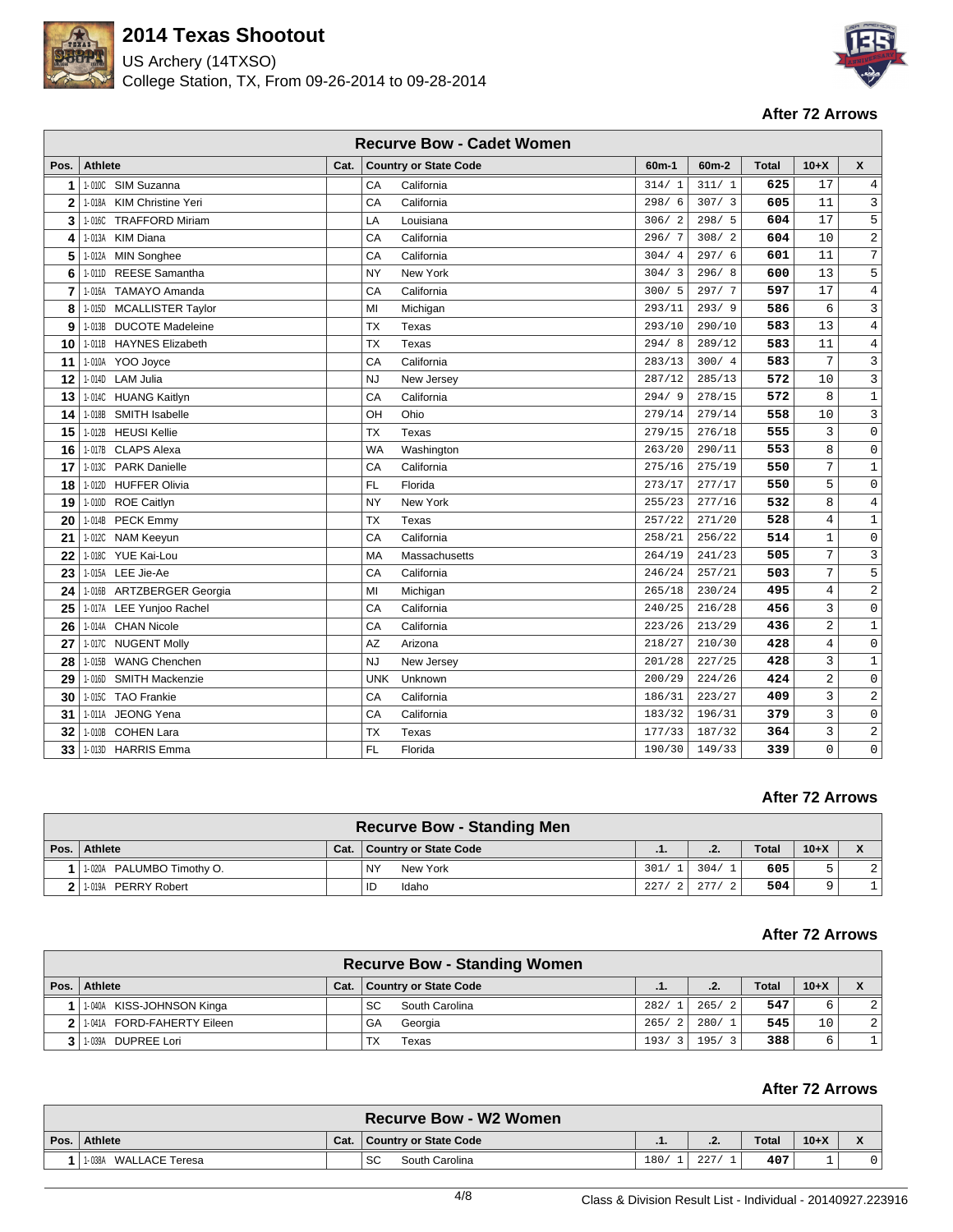

US Archery (14TXSO) College Station, TX, From 09-26-2014 to 09-28-2014



#### **After 72 Arrows**

|             | <b>Compound Bow - Men</b>               |      |            |                              |         |         |              |        |    |  |  |  |
|-------------|-----------------------------------------|------|------------|------------------------------|---------|---------|--------------|--------|----|--|--|--|
| Pos.        | <b>Athlete</b>                          | Cat. |            | <b>Country or State Code</b> | $50m-1$ | $50m-2$ | <b>Total</b> | $10+X$ | X  |  |  |  |
| 1           | 1-064B WILDE Reo                        |      | ID         | Idaho                        | 355/1   | 351/1   | 706          | 58     | 29 |  |  |  |
| $\mathbf 2$ | <b>GELLENTHIEN Braden</b><br>$1 - 061C$ |      | NY         | New York                     | 350/4   | 350/2   | 700          | 53     | 25 |  |  |  |
| 3           | <b>GRUBER Marc</b><br>1-060B            |      | WI         | Wisconsin                    | 352/2   | 345/7   | 697          | 51     | 22 |  |  |  |
| 4           | $1 - 066C$<br>WILLETT JR. Rodger        |      | VA         | Virginia                     | 348/7   | 347/3   | 695          | 47     | 14 |  |  |  |
| 5           | 1-066B<br><b>VINCENT Shawnn</b>         |      | <b>WA</b>  | Washington                   | 351/3   | 342/16  | 693          | 50     | 26 |  |  |  |
| 6           | <b>ANDERSON Steve</b><br>1-056B         |      | UT         | Utah                         | 348/5   | 345/8   | 693          | 48     | 18 |  |  |  |
| 7           | 1-053B<br><b>BASS Henry</b>             |      | UT         | Utah                         | 348/6   | 345/9   | 693          | 46     | 25 |  |  |  |
| 8           | <b>MARLOW Lonnie</b><br>$1 - 051C$      |      | <b>FL</b>  | Florida                      | 347/8   | 343/15  | 690          | 46     | 26 |  |  |  |
| 9           | 1-055D<br>ZAMANINEJAD Reza              |      | CA         | California                   | 346/10  | 343/14  | 689          | 44     | 20 |  |  |  |
| 10          | <b>SULLIVAN Matthew</b><br>1-054B       |      | UT         | Utah                         | 344/11  | 345/11  | 689          | 43     | 13 |  |  |  |
| 11          | 1-066D<br><b>DEATON Bridger</b>         |      | IA         | lowa                         | 342/14  | 346/4   | 688          | 43     | 27 |  |  |  |
| 12          | 1-055B<br><b>WILDE Logan</b>            |      | UT         | Utah                         | 347/9   | 340/17  | 687          | 44     | 15 |  |  |  |
| 13          | <b>FAGAN Andrew</b><br>1-063B           |      | CAN        | Canada                       | 342/15  | 345/6   | 687          | 43     | 18 |  |  |  |
| 14          | <b>WILKIN Joe</b><br>1-062B             |      | <b>NH</b>  | New Hampshire                | 342/16  | 345/5   | 687          | 42     | 18 |  |  |  |
| 15          | <b>SMITH Richard</b><br>1-065B          |      | CO         | Colorado                     | 338/19  | 344/13  | 682          | 45     | 15 |  |  |  |
| 16          | $1 - 065D$<br><b>WALLACE II Jack</b>    |      | SC         | South Carolina               | 337/20  | 345/10  | 682          | 39     | 18 |  |  |  |
| 17          | 1-058C<br><b>MEYERS</b> Eric            |      | AR         | Arkansas                     | 341/17  | 338/20  | 679          | 38     | 16 |  |  |  |
| 18          | ROUSSEAU Simon<br>1-064C                |      | <b>UNK</b> | Unknown                      | 341/18  | 338/19  | 679          | 38     | 12 |  |  |  |
| 19          | RAMIREZ Angel<br>1-052C                 |      | <b>FL</b>  | Florida                      | 343/12  | 335/22  | 678          | 38     | 11 |  |  |  |
| 20          | SCHMIDT Kelly R.<br>1-062C              |      | KY         | Kentucky                     | 333/24  | 345/12  | 678          | 37     | 14 |  |  |  |
| 21          | MARLOW Michael Jr.<br>1-054C            |      | FL         | Florida                      | 343/13  | 334/23  | 677          | 40     | 8  |  |  |  |
| 22          | <b>WIFLER Alex</b><br>$1 - 056C$        |      | IL         | <b>Illinois</b>              | 336/21  | 338/18  | 674          | 35     | 13 |  |  |  |
| 23          | $1 - 060C$<br><b>PRICE Louis</b>        |      | NY         | New York                     | 335/22  | 336/21  | 671          | 30     | 10 |  |  |  |
| 24          | PHETTEPLACE Enoch<br>1-052A             |      | <b>TX</b>  | Texas                        | 333/23  | 330/26  | 663          | 32     | 13 |  |  |  |
| 25          | 1-053A<br><b>TAYLOR Dacota</b>          |      | <b>TX</b>  | Texas                        | 330/25  | 333/25  | 663          | 31     | 9  |  |  |  |
| 26          | 1-053C<br><b>MARLOW Michael</b>         |      | FL         | Florida                      | 323/27  | 323/28  | 646          | 24     | 11 |  |  |  |
| 27          | 1-054A<br><b>HARRIS Rusty</b>           |      | <b>TX</b>  | Texas                        | 320/30  | 326/27  | 646          | 21     | 8  |  |  |  |
| 28          | 1-057A<br><b>ARRINGTON Dusty</b>        |      | <b>TX</b>  | Texas                        | 321/29  | 321/29  | 642          | 21     | 8  |  |  |  |
| 29          | <b>TOLEN Wilson</b><br>1-064D           |      | <b>MO</b>  | Missouri                     | 326/26  | 314/33  | 640          | 21     | 4  |  |  |  |
| 30          | 1-058A<br><b>KNAUTH Cameron</b>         |      | <b>TX</b>  | <b>Texas</b>                 | 323/28  | 315/32  | 638          | 21     | б  |  |  |  |
| 31          | <b>JOHNSON Jesse</b><br>1-056A          |      | <b>TX</b>  | Texas                        | 303/36  | 333/24  | 636          | 27     | 8  |  |  |  |
| 32          | COX James<br>1-061A                     |      | <b>TX</b>  | Texas                        | 319/32  | 317/30  | 636          | 17     | 3  |  |  |  |
| 33          | 1-059C<br><b>THOMPSON Terry</b>         |      | <b>AR</b>  | Arkansas                     | 314/33  | 317/31  | 631          | 14     | 7  |  |  |  |
| 34          | COPE Cam<br>1-051A                      |      | <b>TX</b>  | Texas                        | 319/31  | 304/37  | 623          | 18     | 8  |  |  |  |
| 35          | <b>ALBERS Kevin</b><br>1-060A           |      | <b>TX</b>  | <b>Texas</b>                 | 314/33  | 307/36  | 621          | 11     | 6  |  |  |  |
| 36          | <b>LUMAYAG Jonas</b><br>1-057C          |      | IL         | Illinois                     | 304/35  | 314/34  | 618          | 12     | 5  |  |  |  |
| 37          | 1-059A GAY Richard                      |      | TX         | Texas                        | 291/37  | 312/35  | 603          | 14     | 8  |  |  |  |

|      |                            |      | <b>Compound Bow - Women</b>  |                        |         |       |        |    |
|------|----------------------------|------|------------------------------|------------------------|---------|-------|--------|----|
| Pos. | <b>Athlete</b>             | Cat. | <b>Country or State Code</b> | $50m-1$                | $50m-2$ | Total | $10+X$ | X  |
|      | 2-074D LANCE Sarah         |      | WI<br>Wisconsin              | 342/3                  | 348/1   | 690   | 43     | 16 |
| 2    | 2-079D JONES Erika         |      | NE.<br>Nebraska              | 344/2                  | 344/2   | 688   | 42     | 21 |
| 3    | 2-080C VAN NATTA Jamie     |      | OH<br>Ohio                   | 344/1                  | 342/5   | 686   | 43     | 21 |
| 4    | 2-076D KELLER Lexi         |      | WI<br>Wisconsin              | 341/<br>$\overline{4}$ | 343/4   | 684   | 38     | 14 |
| 5.   | 2-077D COCHRAN Carli       |      | <b>SC</b><br>South Carolina  | 338/6                  | 344/3   | 682   | 36     | 14 |
| 6    | 2-079B GAUVIN Crystal      |      | <b>CT</b><br>Connecticut     | 339/5                  | 342/6   | 681   | 39     | 17 |
|      | 2-074B BRADLEY Angela      |      | CA<br>California             | 331/7                  | 340/7   | 671   | 34     | 8  |
| 8    | 2-079C HARRELSON Christine |      | <b>NC</b><br>North Carolina  | 329/11                 | 335/8   | 664   | 30     | 8  |
| 9    | 2-077A PHETTEPLACE Stacey  |      | <b>TX</b><br>Texas           | 331/8                  | 329/11  | 660   | 32     | 11 |
| 10   | 2-080D BROCK Easter        |      | UT<br>Utah                   | 329/9                  | 330/10  | 659   | 26     | 8  |
| 11   | 2-077C COLIN Christie      |      | <b>PA</b><br>Pennsylvania    | 326/13                 | 331/9   | 657   | 29     | 10 |
| 12   | 2-080B DIAB Bernadette     |      | <b>NJ</b><br>New Jersey      | 326/12                 | 324/12  | 650   | 24     | 8  |
| 13   | 2-078A CZAKO Johana        |      | <b>TX</b><br>Texas           | 329/10                 | 319/13  | 648   | 22     | 10 |
| 14   | 2-076A STIEGEL Katherine   |      | <b>TX</b><br>Texas           | 316/15                 | 318/14  | 634   | 17     | 6  |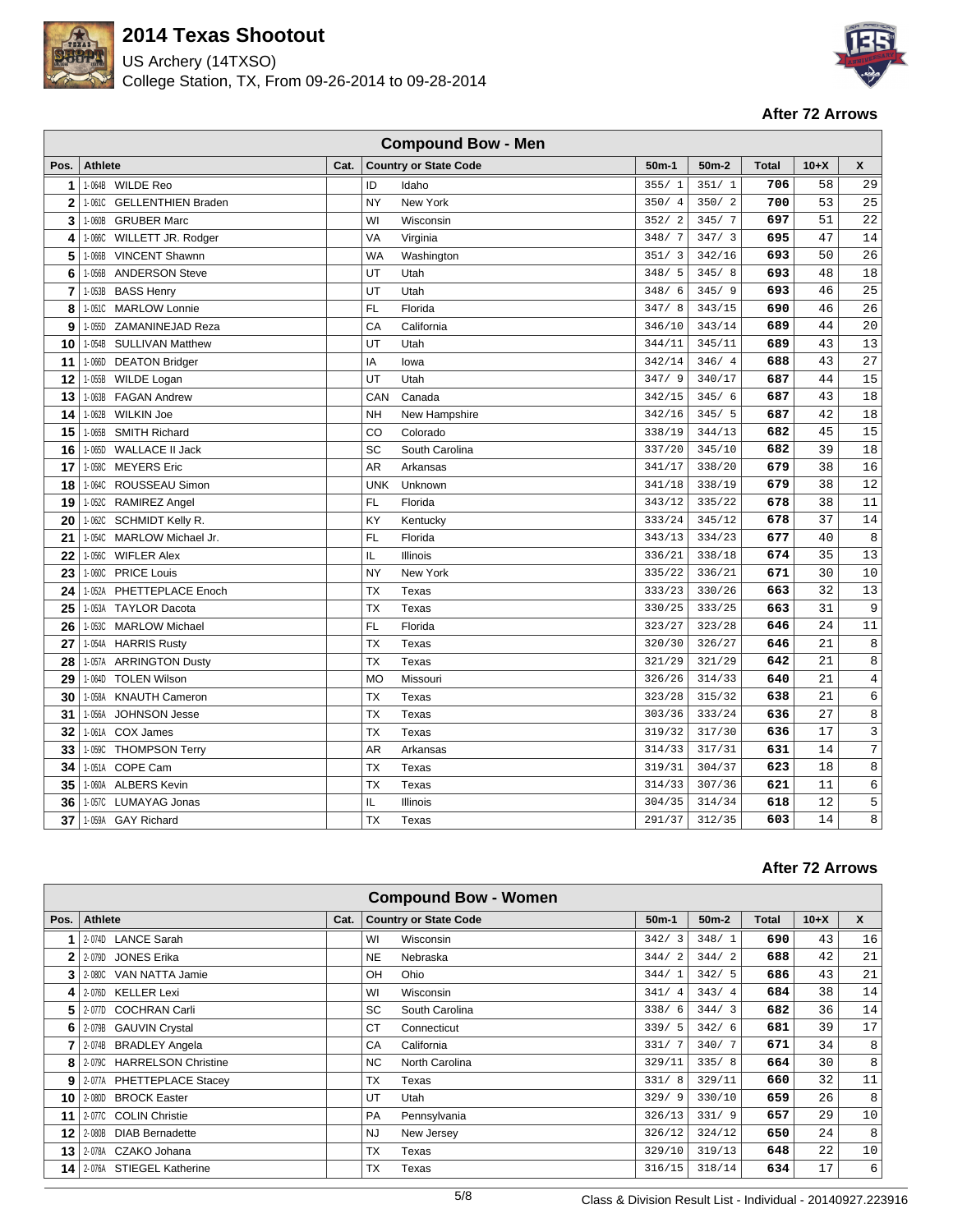

US Archery (14TXSO) College Station, TX, From 09-26-2014 to 09-28-2014



#### **After 72 Arrows**

|                 |                           |      | <b>Compound Bow - Women</b>  |         |         |              |        | Continue       |
|-----------------|---------------------------|------|------------------------------|---------|---------|--------------|--------|----------------|
|                 | Pos.   Athlete            | Cat. | <b>Country or State Code</b> | $50m-1$ | $50m-2$ | <b>Total</b> | $10+X$ | X              |
|                 | 15 2-078D FAULKNER Erica  |      | ΤN<br>Tennessee              | 318/14  | 311/15  | 629          | 23     |                |
|                 | 16 2-079A ROGERS Kimberly |      | ТX<br>Texas                  | 315/16  | 311/17  | 626          | 15     | 3 <sup>1</sup> |
| 17 <sub>1</sub> | 12-075A MCGEE Brooke      |      | TX<br>Texas                  | 309/17  | 311/16  | 620          | 15     | 6              |
|                 | 18 2-074A BURGE Carrie    |      | ТX<br>Texas                  | 309/18  | 304/18  | 613          | 10     | 3 I            |

## **After 72 Arrows**

|      | <b>Compound Bow - Junior Men</b>   |      |           |                              |             |         |       |        |                |  |  |  |
|------|------------------------------------|------|-----------|------------------------------|-------------|---------|-------|--------|----------------|--|--|--|
| Pos. | <b>Athlete</b>                     | Cat. |           | <b>Country or State Code</b> | $50m-1$     | $50m-2$ | Total | $10+X$ | X              |  |  |  |
|      | <b>WEINSTEIN Charlie</b><br>1-063C |      | ME        | Maine                        | 351/        | 338/2   | 689   | 47     | 20             |  |  |  |
| 2    | DIXON Justin<br>1-062A             |      | TX        | Texas                        | 338/<br>4   | 343/1   | 681   | 39     | 17             |  |  |  |
| 3    | 1-056D PRUITTE Tyson Walker        |      | NC.       | North Carolina               | 338/<br>- 5 | 337/4   | 675   | 31     | 10             |  |  |  |
| 4    | <b>DAWSON Matt</b><br>1-063A       |      | ТX        | Texas                        | 342/<br>-2  | 332/8   | 674   | 34     | 11             |  |  |  |
| 5    | <b>BRISTOW Anthony</b><br>1-060D   |      | NC.       | North Carolina               | 339/3       | 333/6   | 672   | 38     | 14             |  |  |  |
| 6    | <b>BARTHELS Hunter</b><br>1-066A   |      | ТX        | Texas                        | 334/<br>-6  | 338/3   | 672   | 32     | 9              |  |  |  |
|      | 1-062D RESTREPO MESA Tomas         |      | COL.      | Colombia                     | 331/        | 336/5   | 667   | 32     | 13             |  |  |  |
| 8    | 1-064A FRANKLIN David              |      | ТX        | Texas                        | 323/8       | 320/9   | 643   | 22     | 5              |  |  |  |
| 9    | 1-068D FRANKLIN Nathan             |      | <b>TX</b> | Texas                        | 309/9       | 333/7   | 642   | 22     | 8              |  |  |  |
| 10   | 1-054D SCANTLING Justin            |      | OK        | Oklahoma                     | 274/10      | 300/10  | 574   | 17     | 7 <sub>1</sub> |  |  |  |

#### **After 72 Arrows**

| <b>Compound Bow - Junior Women</b> |      |                              |             |         |              |        |                |  |  |
|------------------------------------|------|------------------------------|-------------|---------|--------------|--------|----------------|--|--|
| Pos. Athlete                       | Cat. | <b>Country or State Code</b> | $50m-1$     | $50m-2$ | <b>Total</b> | $10+X$ | X              |  |  |
| 2-078C RAMIREZ Angelica            |      | Florida<br>FL                | 341/        | 341/1   | 682          | 39     | 12             |  |  |
| $2$ 2-077B BEE Emily               |      | Michigan<br>MI               | 333/2       | 339/3   | 672          | 35     | 11             |  |  |
| 3 2-078B WILLIAMS Brogan           |      | OK<br>Oklahoma               | 332/3       | 339/2   | 671          | 35     | 10             |  |  |
| 4 2-076C FISCHER Emily             |      | <b>TX</b><br>Texas           | 332/<br>-4  | 336/4   | 668          | 34     | 6              |  |  |
| 5 2-0750 SMITH Karen Lindsey       |      | ТX<br>Texas                  | 321/<br>-5  | 317/5   | 638          | 18     | $\overline{3}$ |  |  |
| 6 2-080A DIXON Jordan              |      | TX<br>Texas                  | 306/<br>- 6 | 273/6   | 579          | 10     | $\overline{3}$ |  |  |

|              | <b>Compound Bow - Cadet Men</b>    |      |               |                              |           |         |              |        |                |  |  |  |  |
|--------------|------------------------------------|------|---------------|------------------------------|-----------|---------|--------------|--------|----------------|--|--|--|--|
| Pos.         | <b>Athlete</b>                     | Cat. |               | <b>Country or State Code</b> | $50m-1$   | $50m-2$ | <b>Total</b> | $10+X$ | $\mathsf{x}$   |  |  |  |  |
|              | 1-071B HANLEY Kolby                |      | VT            | Vermont                      | 341/1     | 343/2   | 684          | 40     | 13             |  |  |  |  |
| $\mathbf{2}$ | 1-068B SACKSCHEWSKY Dylan          |      | CO            | Colorado                     | 334/5     | 347/1   | 681          | 38     | 20             |  |  |  |  |
| 3            | 1-070B SEIDELL Bryce               |      | MI            | Michigan                     | 337/2     | 341/3   | 678          | 36     | 9              |  |  |  |  |
| 4            | <b>WHITE Samuel</b><br>1-069B      |      | CO            | Colorado                     | 335/4     | 337/5   | 672          | 34     | 10             |  |  |  |  |
| 5            | 1-070C MAZUR Bryan                 |      | IL.           | <b>Illinois</b>              | 337/3     | 329/11  | 666          | 29     | 12             |  |  |  |  |
| 6            | 1-072C CLAYTON Kevin D.            |      | <b>VA</b>     | Virginia                     | 331/<br>6 | 334/8   | 665          | 29     | 12             |  |  |  |  |
| 7            | 1-072D MENKE Matthew               |      | <b>MN</b>     | Minnesota                    | 329/8     | 334/9   | 663          | 26     | 9              |  |  |  |  |
| 8            | <b>BELL Jimmy</b><br>1-070D        |      | MA            | Massachusetts                | 324/13    | 335/6   | 659          | 31     | 14             |  |  |  |  |
| 9            | 1-070A KIM Josh                    |      | <b>TX</b>     | Texas                        | 327/11    | 332/10  | 659          | 27     | 7              |  |  |  |  |
| 10           | 1-071A DODSON Korbin               |      | <b>TX</b>     | Texas                        | 324/14    | 334/7   | 658          | 27     | 9              |  |  |  |  |
| 11           | <b>CHRISTENSEN Kaden</b><br>1-072B |      | UT            | Utah                         | 319/18    | 338/4   | 657          | 31     | 12             |  |  |  |  |
| 12           | 1-071C TRULL Drew                  |      | <b>NC</b>     | North Carolina               | 331/7     | 317/15  | 648          | 21     | 9              |  |  |  |  |
| 13           | 1-068A FRERICH Tristan             |      | <b>TX</b>     | Texas                        | 322/15    | 324/13  | 646          | 26     | $\overline{7}$ |  |  |  |  |
| 14           | 1-069D EILINGER Hayden             |      | <b>ME</b>     | Maine                        | 322/16    | 324/14  | 646          | 19     | 9              |  |  |  |  |
| 15           | <b>DEMARCO Max</b><br>1-067B       |      | <sub>CO</sub> | Colorado                     | 325/12    | 317/16  | 642          | 19     | 7              |  |  |  |  |
| 16           | 1-071D HOOKSTEAD Payton            |      | WI            | Wisconsin                    | 327/10    | 311/17  | 638          | 18     | 6              |  |  |  |  |
| 17           | 1-067D HEANEY Thadrick             |      | GA            | Georgia                      | 309/20    | 328/12  | 637          | 19     | 5              |  |  |  |  |
| 18           | 1-069C MARCOZZI Gabriel            |      | <b>PA</b>     | Pennsylvania                 | 327/9     | 306/20  | 633          | 20     | 6              |  |  |  |  |
| 19           | 1-067C JACKS II David              |      | <b>TX</b>     | Texas                        | 320/17    | 310/18  | 630          | 22     | 9              |  |  |  |  |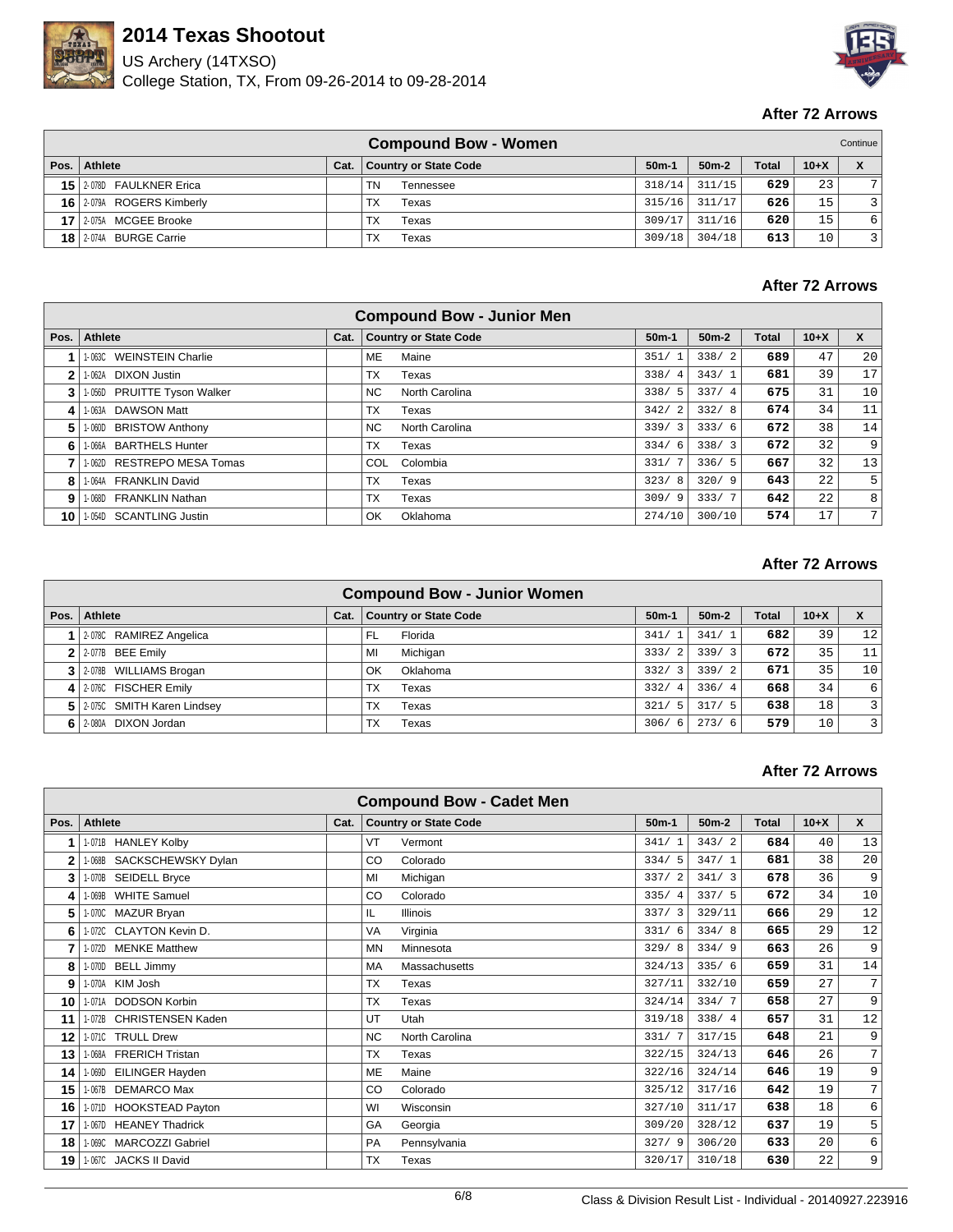

US Archery (14TXSO) College Station, TX, From 09-26-2014 to 09-28-2014



### **After 72 Arrows**

|      |                        |      | <b>Compound Bow - Cadet Men</b> |         |         |              |        | Continue       |
|------|------------------------|------|---------------------------------|---------|---------|--------------|--------|----------------|
|      | Pos.   Athlete         | Cat. | <b>Country or State Code</b>    | $50m-1$ | $50m-2$ | <b>Total</b> | $10+X$ | X              |
| ا 20 | 1-072A OZYP John       |      | <b>TX</b><br>Texas              | 315/19  | 310/19  | 625          | 16     | 2 <sup>1</sup> |
| 21   | 1-067A SEARS Connor    |      | TX<br>Texas                     | 274/22  | 284/21  | 558          | 10     | 5              |
| ا 22 | 1-068C ARNOLD Bailey   |      | ТX<br>Texas                     | 274/21  | 267/22  | 541          | Q      | 3 <sup>1</sup> |
| 23   | 1-069A<br>JOHNSON Kade |      | ТX<br>Texas                     | 184/23  | 204/23  | 388          |        |                |

### **After 72 Arrows**

|              |                                    |      | <b>Compound Bow - Cadet Women</b> |         |         |              |        |                 |
|--------------|------------------------------------|------|-----------------------------------|---------|---------|--------------|--------|-----------------|
| Pos.         | <b>Athlete</b>                     | Cat. | <b>Country or State Code</b>      | $50m-1$ | $50m-2$ | <b>Total</b> | $10+X$ | X               |
| 1            | 1-076B COX Cassidy                 |      | <b>New Mexico</b><br><b>NM</b>    | 334/3   | 340/1   | 674          | 36     | 16              |
| $\mathbf{2}$ | <b>BLAZEK Allie</b><br>1-074C      |      | Colorado<br>CO                    | 334/4   | 335/2   | 669          | 27     | 5               |
| 3            | <b>CAIOPOULOS Athena</b><br>1-073D |      | CA<br>California                  | 337/2   | 330/4   | 667          | 30     | 13              |
| 4            | <b>MILLER Brooke</b><br>1-078A     |      | Missouri<br><b>MO</b>             | 333/5   | 333/3   | 666          | 28     | 9               |
| 5            | <b>GEIST Kaylee</b><br>1-073C      |      | CO<br>Colorado                    | 337/1   | 324/9   | 661          | 32     | $7\overline{ }$ |
| 6            | PETITT Meagan<br>1-077B            |      | <b>FL</b><br>Florida              | 332/6   | 328/5   | 660          | 26     | 10              |
| 7            | <b>RUIZ Alexis</b><br>1-073B       |      | AZ<br>Arizona                     | 330/8   | 326/7   | 656          | 24     | 7               |
| 8            | <b>CROOK Dahlia</b><br>1-075D      |      | KS<br>Kansas                      | 327/9   | 326/6   | 653          | 29     | 11              |
| 9            | 1-075A WARRINGTON Shelby           |      | <b>TX</b><br>Texas                | 327/10  | 326/7   | 653          | 24     | $10$            |
| 10           | ALLEN Emily R.<br>1-075B           |      | <b>New Mexico</b><br><b>NM</b>    | 331/7   | 315/12  | 646          | 21     | 9               |
| 11           | 1-076C CANADAY Allie               |      | OK<br>Oklahoma                    | 311/13  | 318/10  | 629          | 17     | $10$            |
| 12           | 1-077D PAVLIK Kali                 |      | <b>NE</b><br>Nebraska             | 311/12  | 317/11  | 628          | 19     | $\,4$           |
| 13           | 1-078D PERSON Riley                |      | <b>MN</b><br>Minnesota            | 318/11  | 306/14  | 624          | 18     | 7               |
| 14           | <b>WARREN Allison</b><br>1-075C    |      | OK<br>Oklahoma                    | 304/15  | 306/13  | 610          | 15     | 6               |
| 15           | <b>GUNN Danielle</b><br>1-074B     |      | AZ<br>Arizona                     | 310/14  | 299/17  | 609          | 11     | 5               |
| 16           | 1-076A FRANKLIN Catherin           |      | <b>TX</b><br>Texas                | 298/17  | 303/15  | 601          | 16     | 5               |
| 17           | 1-074D LEE Joanne                  |      | CA<br>California                  | 283/18  | 295/18  | 578          | 10     | 5               |
| 18           | <b>DORENBOSCH Alexis</b><br>1-076D |      | <b>TX</b><br>Texas                | 299/16  | 279/20  | 578          | 10     | 3               |
| 19           | 1-074A FRANKLIN Samantha           |      | <b>TX</b><br>Texas                | 278/20  | 299/16  | 577          | 14     | $\mathbf 1$     |
| 20           | 1-073A KAMILAR Victoria            |      | <b>TX</b><br>Texas                | 283/19  | 294/19  | 577          | 11     | $\sqrt{2}$      |
| 21           | 1-078C HITE Mary Hunter            |      | <b>NC</b><br>North Carolina       | 270/21  | 275/21  | 545          | 4      | $\mathsf 0$     |
| 22           | 1-077A YOUNG Kaitlyn               |      | <b>TX</b><br>Texas                | 202/22  | 216/22  | 418          | 5      | $\mathsf 0$     |

### **After 72 Arrows**

|                |                        |      | <b>Compound Bow - Standing Men</b> |                  |                        |              |        |                 |
|----------------|------------------------|------|------------------------------------|------------------|------------------------|--------------|--------|-----------------|
|                | Pos.   Athlete         | Cat. | <b>Country or State Code</b>       | $50m-1$          | $50m-2$                | <b>Total</b> | $10+X$ |                 |
|                | 1-065C SENA Jeff       |      | OR.<br>Oregon                      | 339/1            | 338/<br>$\overline{1}$ | 677          | 35     | 13 <sup>1</sup> |
|                | 1-058B BAILEY Joseph   |      | Michigan<br>MI                     | 324/             | 323/<br>$\overline{2}$ | 647          | 25     | 8 <sup>1</sup>  |
| 3 <sup>1</sup> | 1-061B STRAFUSS Justin |      | TN.<br>Tennessee                   | 285/<br>$\sim$ 3 | 229/<br>$\mathcal{R}$  | 514          | 10     | 2               |

#### **After 72 Arrows**

|                      |      | <b>Compound Bow - W1 Men</b> |         |                      |              |          |  |
|----------------------|------|------------------------------|---------|----------------------|--------------|----------|--|
| Pos. Athlete         | Cat. | <b>Country or State Code</b> | $50m-1$ | $50m-2$              | <b>Total</b> | $10+X$   |  |
| FABRY Jeff<br>1-059B |      | California<br>CA             | 318/    | 310/<br><sup>1</sup> | 628          | 17       |  |
| 1-052B SHIELDS Jerry |      | Florida<br>'FL               | 304/    | 298/<br>2            | 602          | 11<br>ᆂᆂ |  |

|                           |      | <b>Compound Bow - W2 Men</b> |             |         |              |        |  |
|---------------------------|------|------------------------------|-------------|---------|--------------|--------|--|
| Pos. Athlete              | Cat. | <b>Country or State Code</b> | $50m-1$     | $50m-2$ | <b>Total</b> | $10+X$ |  |
| 1-057B WOLFE Russell      |      | OK<br>Oklahoma               | 305/1       | 316/1   | 621          | 12     |  |
| $2$   1-051B HAYES Dwight |      | ТX<br>Texas                  | 280/<br>2.1 | 277/    | 557          |        |  |